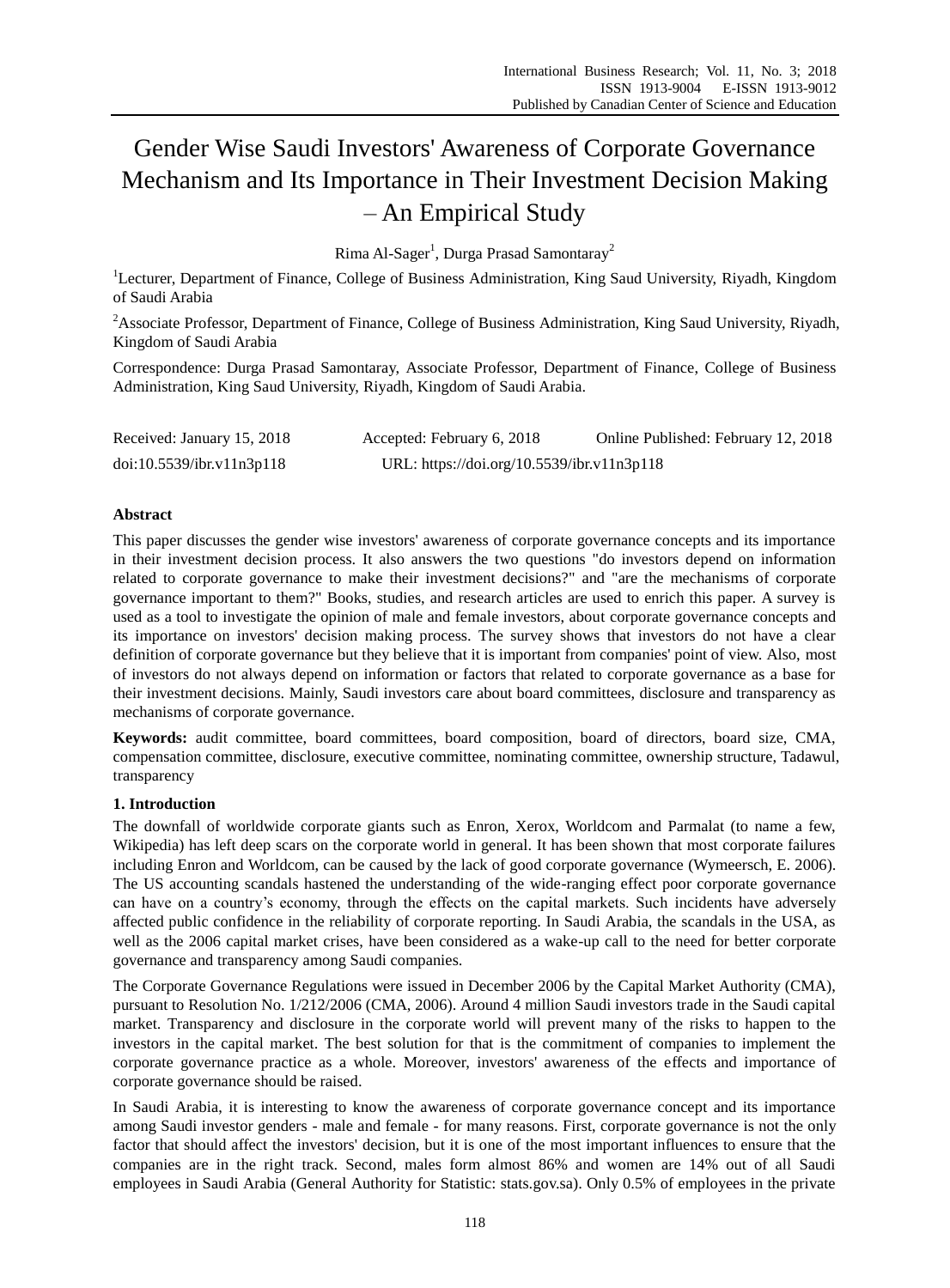sector (including banks and investment institutions) are women. Moreover, 20% of the Saudi funds are being invested by women. According to this low percentage of women involved in the labor market and in wealth investment compared to men, it is interesting to measure and compare the male and women understanding of the important concept "corporate governance" and to know if there is a vivid difference between men and women in using corporate governance mechanisms to build their investment decisions. In Saudi Arabia, men follow the Islamic principles by being the responsible to work and pay for their wives and daughters. The difference between men and women roles in the Saudi society could have a big impact on their investment decisions.

In this paper, different definitions of corporate governance are provided. Important mechanisms of corporate governance, like ownership structure, board of directors, disclosure, and transparency are explained. Then, Saudi investors' awareness of corporate governance is measured. They are asked about appropriate and inappropriate definitions to examine their understanding of corporate governance concepts. Then, the effect and the importance of information, related to corporate governance, on investors' decisions are measured. Finally, results, discussion, recommendations, conclusion, and future research are presented.

## **2. Literature Review**

*Definition:* The most popular definition of corporate governance is: "the system by which organizations are directed and controlled." Cadbury, A. (1992). Corporate governance is defined as "the exercise of power over corporate entities" (Tricker 2000, p. 403). Corporate governance is one key element in improving economic efficiency and growth as well as enhancing investor confidence. Corporate governance involves a set of relationships between a company's management, its board, its shareholders and other stakeholders. Corporate governance also provides the structure through which the objectives of the company are set, and the means of attaining those objectives and monitoring performance are determined. Good corporate governance should provide proper incentives for the board and management to pursue objectives that are in the interests of the company and its shareholders and should facilitate effective monitoring (OECD 2004, p. 11).

## *Ownership Structure:*

Studies on corporate governance have identified two basic corporate ownership structures: concentrated and dispersed (Prempeh and Eugene, 2015). In most developed economies, the ownership structure is highly dispersed. However, in developing countries where there is a weak legal system to protect the interests of the investors, the ownership structure is highly concentrated. According to La Porta et al. (Fama, & Jensen, 1983; La Porta and Vishny, 1997; La Porta et al., 1998; La Porta and Lopez, 1999), ownership concentration is a response to differing degrees of legal protection of minority shareholders across countries. A highly concentrated ownership structure tends to create more pressure on management to engage in activities that maximize investors and other stakeholders' interests (Che Haat, M. H. Abdul Rahman, R. and Mahenthiran, S. 2008).

Ownership structure was extended to incorporate Joint Stock type of organization where people from different sections of the society came up to provide necessary fund (Khan et al, 2004:131). In such widely-held corporation, the risk bearing function of ownership and the managerial function of control were separate functions performed by different parties. The different parties involved in the organization are having their own interests which maybe even of conflicting nature (Bhuiyan and Biswas, 2006).

La Porta et al. (2000) defines corporate governance as a set of mechanisms through which outside investors protect themselves against expropriation by corporate insiders. The degree of expropriation by insiders depends on the investment opportunities available and the cost of expropriation to the firm. Johnson et al. (2000) and Durnev and Kim (2003) suggest that insiders expropriate more when the market is bad, and take less when the market is good. These authors argue that one could address the agency problem between outsiders and corporate insiders by imposing a higher cost on expropriation by using growth opportunities, external financing and concentrated ownership. In short, high insider ownership is normally associated with management entrenchment and expropriation of firm resources.

# *Board of Directors:*

Although Blair (1995) espouses a broad definition of corporate governance, she also recognizes its narrow application to the "structure and functioning of boards of directors" (p. 3). In fact, Blair (1995) cites the board of directors as the "single most important corporate governance mechanism" (p. 77). Similarly, Fombrun (2006) states, "The primary corporate governance mechanism is the board of directors" (p. 267). Ahmed et al. (2017) studied recently the impact of gender diverse boards on the capital market efficiency in Australia, and found that female directors on the board improve the frequency and volume of all types of continuous disclosure. Conyon & He (2017) studied the relationship between board room diversity and the firm performance, of 3000 American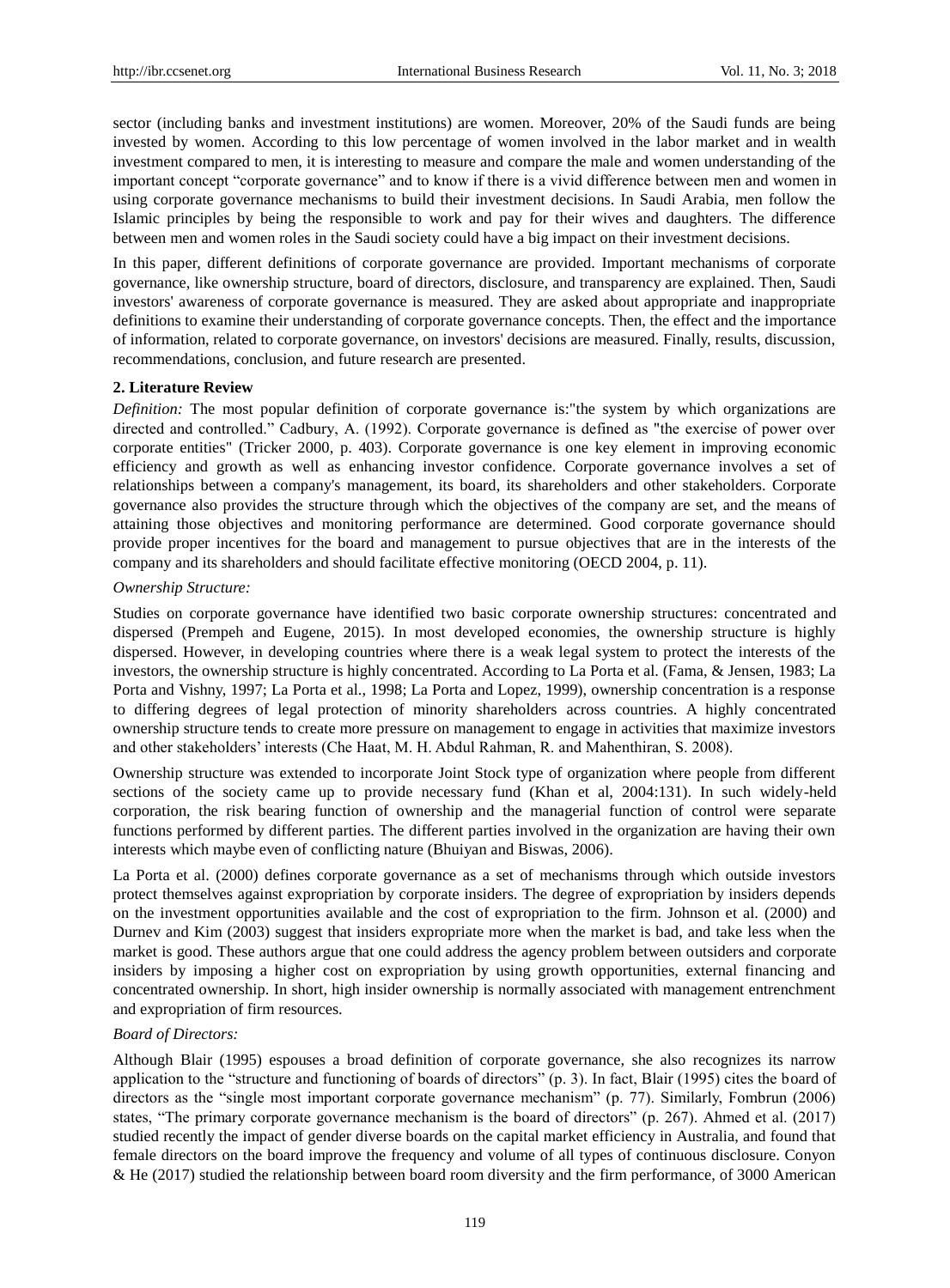firms for the year 2007-2014 and found that the presence of women on the board has a positive impact on the firm performance. Sila, Gonzalez, & Hagendorff.(2016) investigated the board room diversity and firm risk and no evidence that female boardroom representation influences equity risk. This mixed result encouraged the current study.

#### *Board Size:*

For decades, boards of for-profit corporations were large and consisted of as many as 20 or more directors (Branson, 2007, Heidrick & Struggles' Corporate governance report, 2009). According to *"The Changing Board*, cited by Pearce and Zahra (1992)", boards ranged in size from 6.2 to 14.62 members from the years 1979 through 1986. Using 1983 data, Kesner (1988) found boards at Fortune 500 companies to average about 13 members. Based on 1999 data, Carter et al. (2003) state the average board is comprised of 11 members. Among Fortune 1000 boards, Davis & Useem (2001) cite the size as ranging from 4 to 35 directors, with an average of 11 members. Rose (2006) cites Monks and Minow's 2001 work with an average size of 12. More recently, the average size of boards in the 2006 - 2007 report was 10.4 members (Heidrick & Struggles, 2006 – 2007).

Jensen (1993) states that "Keeping boards small can help improve their performance. When boards get beyond seven or eight people they are less likely to function effectively and are easier for the CEO to control." (p. 865) Lipton and Lorsch (1992) also call for the adoption of small boards, and recommend that board size be limited to seven or eight members. Lipton and Lorsch (1992) and Jensen (1993) have criticized the performance of large boards, arguing that problems of poor communication, coordination of tasks, and decision making undermine the effectiveness of such groups.

#### *Board Composition:*

The composition of boards involves board independence, often expressed in terms the ratio of inside and outside directors. In fact, this aspect of composition is most commonly studied (Carter, 2003). Scholars often theorize that greater outside representation on boards of directors provides greater benefits to shareholders (Carter et al., 2003; Daily & Dalton, 1993). Du Plessis, McConvill, & Bagaric (2005) offer a multitude of studies that empirically do not support this position, many based on studies by Bhagat and Black (1999, 2002). In fact, Bhagat and Black (1999) cite companies such as American Express, Chrysler, General Motors, IBM, Kodak, Sears, and Westinghouse as dismal performers with outsider dominated boards. Despite the contradictory empirical evidence, Blair (1995) notes adding more outside directors to the board has been a prominent goal since the 1970s in response to scandal and litigation.

Scholarly discourse exists both in favor (Beasley, Carcello, Hermanson, & Lapides 2000; Davidson et al., 2004) and against boards with a high representation of outside board members (Daily & Dalton, 1993 cited Kesner, 1986; Pfeffer, 1972; Schellendger, Wood, and Tashakori, 1989). Numerous empirical investigations document situations where outsiders offer better protections for shareholder interests. Ahmed & Ali (2017), examined 944 Australian firms and found that boardroom gender diversity is significantly and positively associated with stock liquidity.

## *Board Committees:*

In the early 1970s, one or two standing committees were standard; but a decade later, boards at Fortune 1,000 companies had an average of 4.3 committees (Kesner, Victor & Lamont, 1986). Today various committees existing on boards include executive, compensation, audit, nominating, public affairs, strategic planning, finance, social responsibility, investment, corporate ethics, environmental, technology, and corporate governance committees (Bilimoria & Piderit, 1994; Blair, 1995; Davidson, Pilger, Szakmary, 2004).

While companies are free to have as many committees as they deem necessary, the three main committees are the audit, nominating, and compensation committees (Branson, 2007, Kesner et al., 1986; Lorsch & MacIver, 1989).

#### *Executive committee:*

This committee is powerful because it can exercise the power of the full board between meetings on many issues (Branson, 2007). Bilimoria & Piderit (1994) blend the topics of gender composition and committee membership by observing that females are relegated to certain types of committees while males more often serve on the more strategic and powerful committees.

# *Audit committee:*

Having an audit committee comprised 100% of independent directors was once recommended as a best practice. Independence, as defined by the Law, is an individual who is not an employee of the company and does not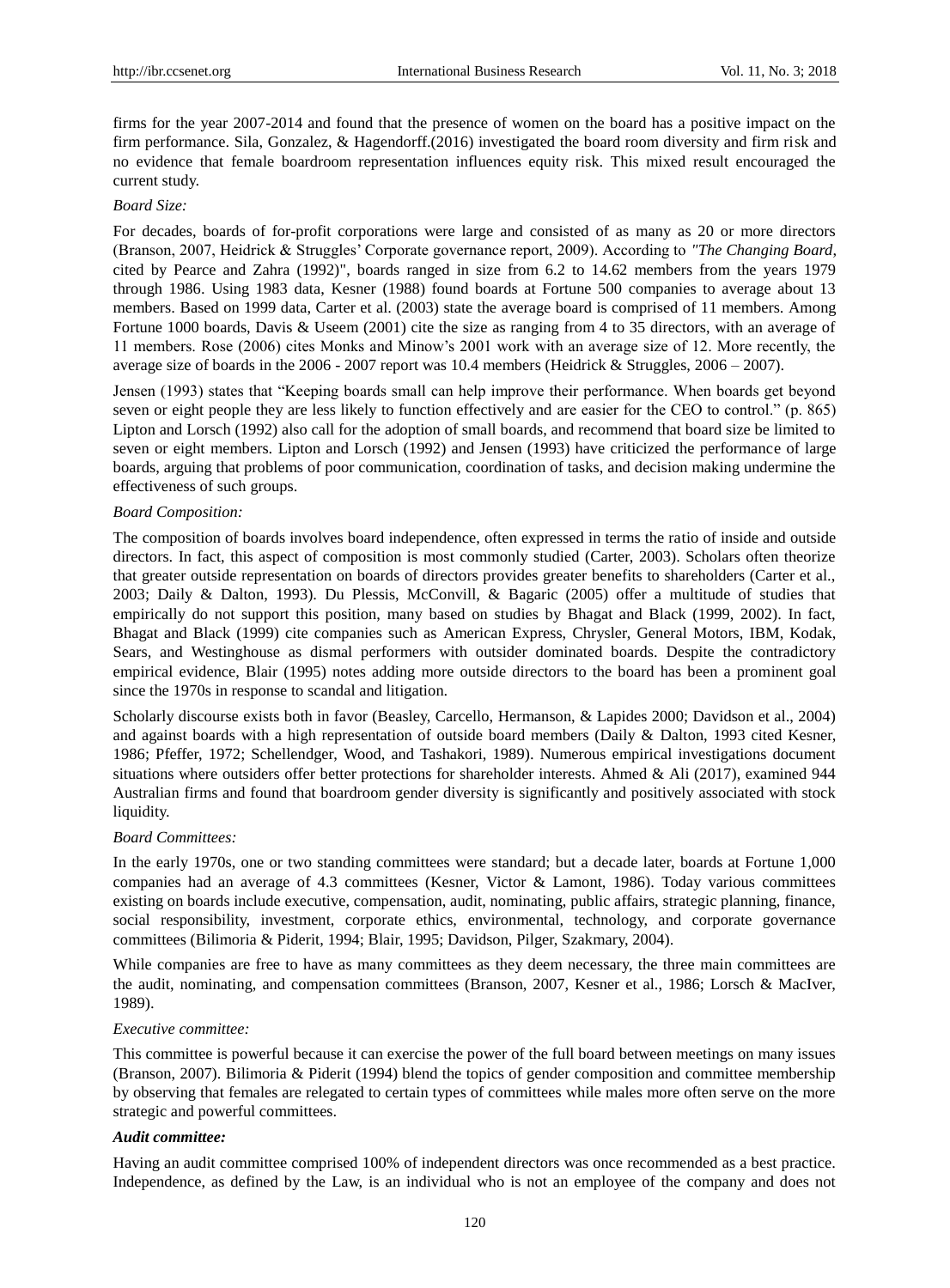receive any remuneration from the company other than director compensation.

The purpose of the audit committee is to ensure the independence and performance of the external auditors, oversee the work of the internal auditors, and review the financial statements. Audit committees are considered to have important, positive benefits for companies (Lutzy, 2003). It is also found that companies in the volatile industries experiencing instances of financial statement fraud had fewer audit committees, less independent audit committees, or fewer audit committee meetings (Beasley et al., 2000).

# *Nominating committee:*

Sometimes referred to as the governance committee, the nominating committee deals with ensuring boards were independent by managing the recruitment process (Branson, 2007). This means the committee is involved with identifying qualified candidates to nominate to the board.

# *Compensation committee:*

The compensation committee primarily concerns itself with the compensation package of the executive officers (Branson, 2007), directors, and employees. This committee must be independent.

# **Hypothesis:**

# *Gender wise awareness of Corporate Governance Concepts:*

- 1. There is an agreement between male and female investors regarding the statement "Means the government owns through its funds at least 5% of the shares of listed companies" as concept of corporate governance.
- 2. There is an agreement between male and female investors regarding the statement "Means a set of regulations and structures which govern the relationship between shareholders and management" as concept of corporate governance.
- 3. There is an agreement between male and female investors regarding the statement "Means appointment of members by the government to represent it in the management of insolvent companies" as concept of corporate governance.
- 4. There is an agreement between male and female investors regarding the statement "Means the system by which companies are controlled and managed" as concept of corporate governance.
- 5. There is an agreement between male and female investors regarding the statement "Clarifies and codifies the powers of managers and owners in the company" as concept of corporate governance.
- 6. There is an agreement between male and female investors regarding the statement "Is not important or necessary in the company" as concept of corporate governance.

## *Gender wise Importance of Corporate Governance Mechanisms:*

- 1. There is an agreement between male and female investors regarding the statement "Number of members of the board of directors" as important mechanism of corporate governance.
- 2. There is an agreement between male and female investors regarding the statement "Existence of independent and non-executive members (in addition to the executive members) in the Board of directors" as important mechanism of corporate governance.
- 3. There is an agreement between male and female investors regarding the statement "The ownership of government/sovereign funds in the company" as important mechanism of corporate governance.
- 4. There is an agreement between male and female investors regarding the statement "Disclosure of board members' compensations" as important mechanism of corporate governance.
- 5. There is an agreement between male and female investors regarding the statement "The existence of nomination and compensation committee in the company" as important mechanism of corporate governance.
- 6. There is an agreement between male and female investors regarding the statement "Transparency of the company in general" as important mechanism of corporate governance.

# **3. Data and Methodology**

# *Sampling Methodology:*

The population contains all Saudi investors who are trading in the Saudi Arabian capital market (i.e. Tadawul). The size of population is unknown as there is no formal source for the number of Saudi investors in Saudi capital market. However, it is estimated by researchers that this number may be approximately four million investors.

The survey has been circulated among investors in different local locations in the Kingdom of Saudi Arabia and was addressed to Saudi investors only, and therefore all responses came from the right target sample. Due to the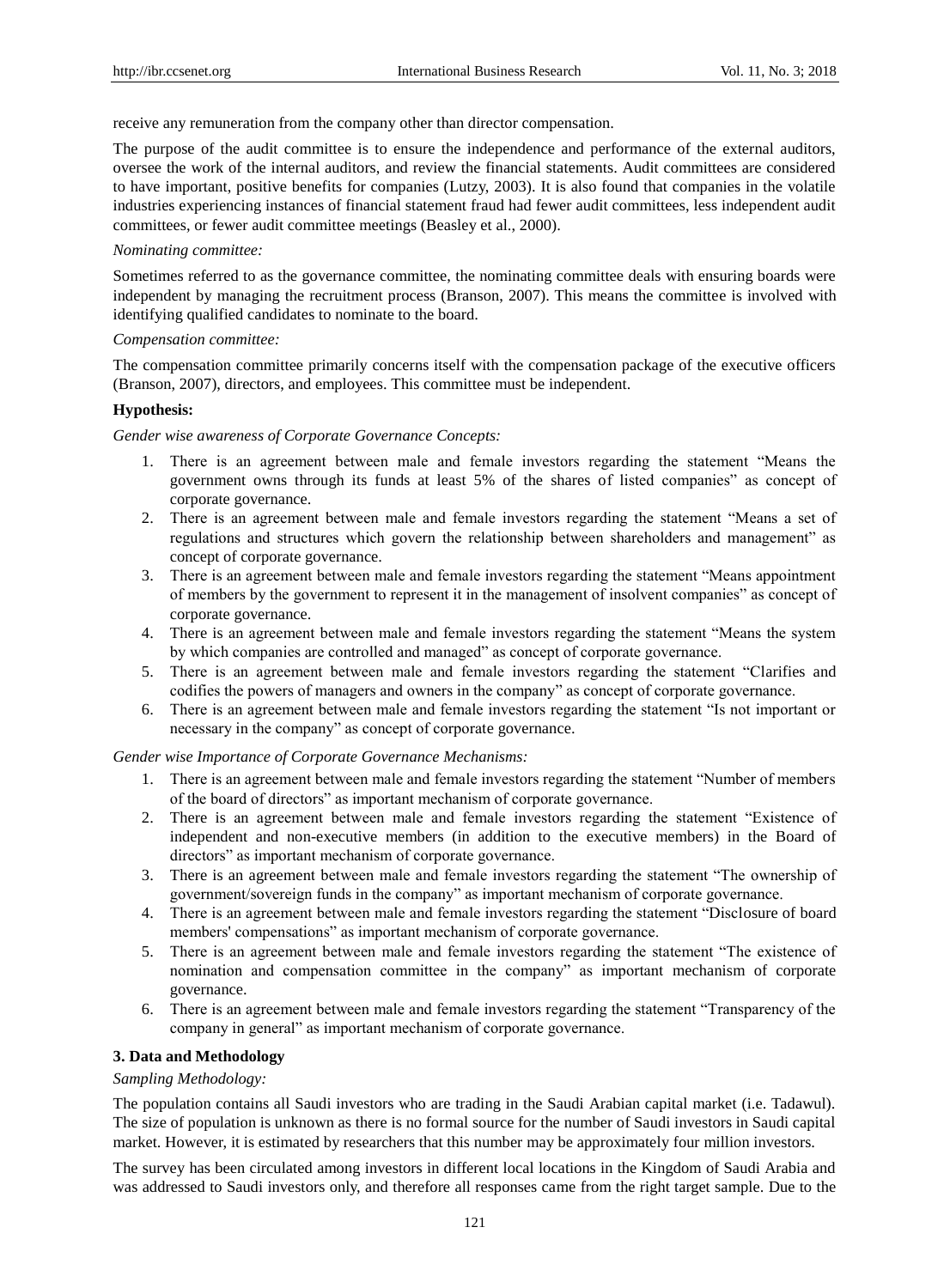nature of this research, convenience sample is used.

Thompson (1992) pointed out to determine the appropriate sample size when there is need to conduct a field study exploring the views of a sample of the target so that this sample reflect the similarities and differences of the views of the original population of the study. According to that, the sample size is

$$
Np(1-p)
$$
\nSample Size =

\n
$$
\frac{Np(1-p)}{(N-1)\frac{C*c}{Z*z} + p(1-p)}
$$

$$
\frac{4,000,000*(0.5)*(0.5)}{(4,000,000-1)*\frac{0.06*0.06}{1,96*1,96}+(0.5)*(0.5)}
$$

 $= 267$ 

Where:

Z is the value under the normal distribution curve with 95% confidence interval

P is the percent of selecting the correct answer which is equal 0.5 because the selection of respondents is not unknown &

C is the confidence level represented in +6% or - 6% percent

# *Survey Design:*

The survey was prepared in accordance with the corporate governance principles and based on the regulations issued by the Saudi Capital Market Authority (CMA). Another source for preparing the survey was a survey about "The Opinions of Investors about the Reality of the Continuing Disclosure of Listed Companies in the Saudi Capital Market". This survey was designed and distributed by the Saudi Capital Market Authority.

The survey is divided into 4 parts:

First: The primary data: the first question in this part is about the nationality to be sure just the Saudi investors are the respondents. The second question is about the gender.

Second: in this part there are six statements to measure the awareness of investors about corporate governance. Three statements are appropriate definitions and the rest are inappropriate.

Third: The statements in this part measure the extent to which investor depends on information that related to corporate governance and its importance when making investment decision.

Fourth: In this part, seven statements are written to measure the Importance of the mechanisms of corporate governance for the investor

To improve the survey, it was distributed to a small sample, in the first phase. Some modifications have been made, then, after receiving feedback from the sample. These modifications have included eliminating some personal and some corporate governance-related questions.

## *Data Collection:*

The survey has been circulated to different areas where Saudi investors can be located. One of the most important areas is local trading rooms where majority of the Saudi investors spend considerable time in trading local shares, and therefore it is a strategic place to circulate the survey.

In addition, the customers and employees of banks in different branches were part of the target sample. Large proportions of them are trading in the Saudi capital market. The survey has been circulated also among private-sector companies who provide financial and investment services to Saudi investors.

The survey was also circulated in other locations such as universities, schools, and hospitals to target different sectors and backgrounds of investors in the local market.

#### *Data Analysis:*

In this research, two types of statistical analysis are applied. The first is descriptive statistics, frequency and its percents of survey responses. This type of analysis is used to measure the awareness among different samples. It also shows the percentage of investors who care about corporate governance mechanisms, and build their investment decisions based on it.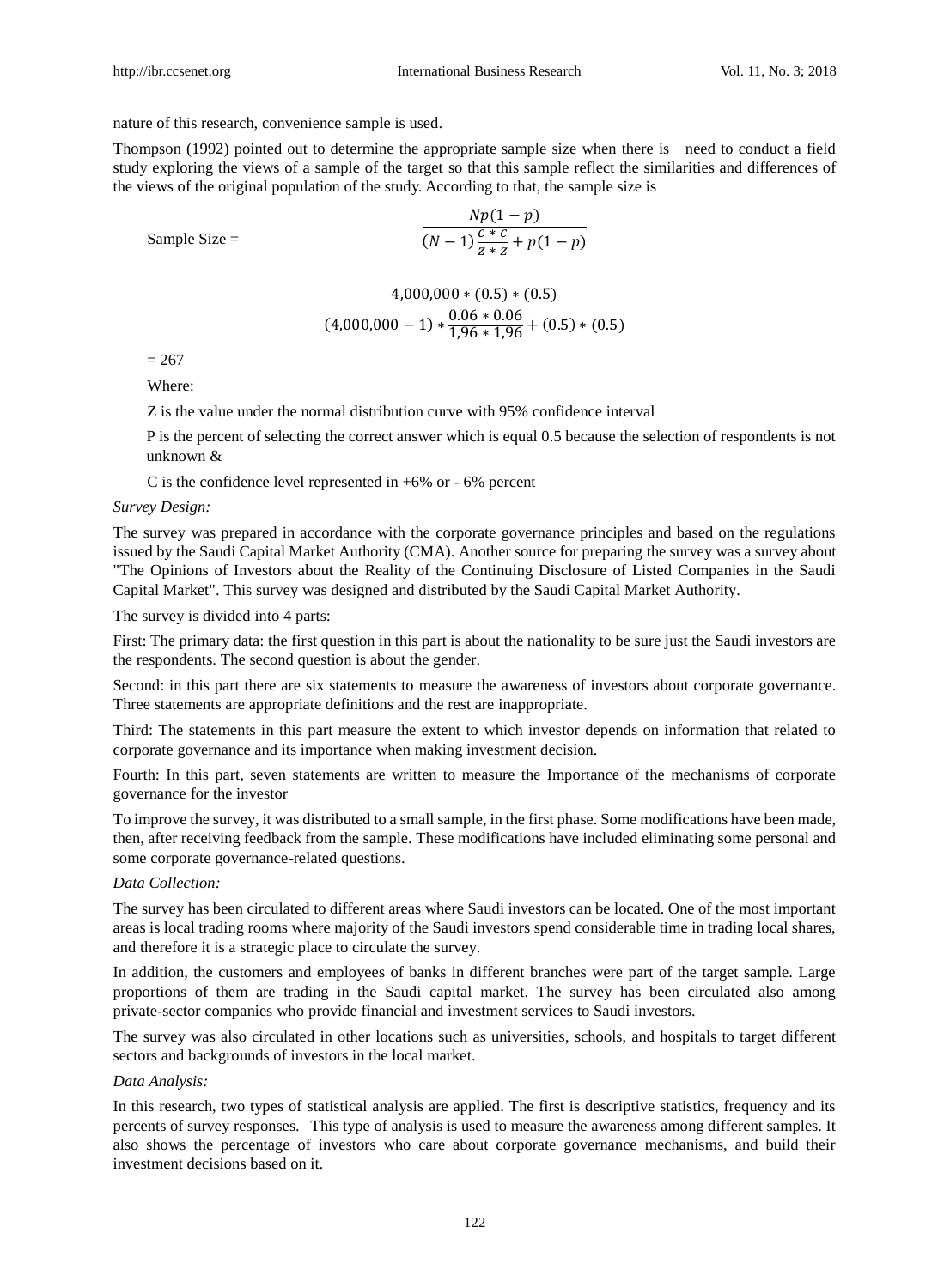The second type of statistical analysis is analytical statistics which are applied to test the hypothesis. It tests the effect of the investors' characteristics on their awareness, corporate governance-based investment decisions, and the importance of corporate governance mechanisms for them. Both types of statistical analysis will be applied using SPSS.

# **4. Descriptive Results Analysis**

## *4.1 Awareness of Investors about Corporate Governance Concepts*

To measure the investors' awareness of corporate governance concepts, 6 concepts where addressed in which 3 are appropriate and 3 are inappropriate.

The appropriate concepts are:

- 1. Means a set of regulations and structures which govern the relationship between shareholders and management
- 2. Means the system by which companies are controlled and managed
- 3. Clarifies and codifies the powers of managers and owners in the company

The inappropriate concepts are:

- 1. Means the government owns through its funds at least 5% of the shares of listed companies
- 2. Means appointment of members by the government to represent it in the management of insolvent companies
- 3. Is not important or necessary in the company

Table 4.1.1 presents the frequencies and percentages of investors' respondents to the concepts of the corporate governance. For the appropriate concepts, the results can be concluded as follows:

- $\triangleright$  From a total of 270 respondents, 41.1% on investors agree that "Means a set of regulations and structures which govern the relationship between shareholders and management" is a concept of corporate governance.
- $\triangleright$  With regard to the statement "corporate governance means the system by which companies are controlled and managed", it is found that 63% of the respondents agree of its meaning as corporate governance concept.
- $\geq 65.9\%$  of the sample agree and believe that the corporate governance "Clarifies and codifies the powers of managers and owners in the company".

For the inappropriate concepts, the results can be summarized as follows:

- $\geq$  68.9% of respondents agree with the first inappropriate definition which describes corporate definition as "Means the government owns through its funds at least 5% of the shares of listed companies".
- Although "means appointment of members by the government to represent it in the management of insolvent companies" is inappropriate definition, 47.8% of respondents agree with it.
- $\geq 51.9\%$  of the sample disagrees with the final inappropriate sentence that describes corporate governance as a something that "is not important or necessary in the company".

|                   |                                                                         | Agree         | Neutral      | Disagree    |
|-------------------|-------------------------------------------------------------------------|---------------|--------------|-------------|
| Appropriate       | Means a set of regulations and structures which                         | 186 (68.9%)   | $60(22.2\%)$ | 24 (8.9%)   |
| <b>Statements</b> | govern the relationship between shareholders and<br>management          |               |              |             |
|                   | Means the system by which<br>companies<br>are<br>controlled and managed | 170 (63.0%)   | 66 (24.4%)   | 32 (11.9%)  |
|                   | Clarifies and codifies the powers of managers and                       | 178 (65.9%)   | 63 (23.3%)   | 28 (10.4%)  |
|                   | owners in the company                                                   |               |              |             |
| Inappropriate     | Means the government owns through its funds at                          | $111(41.1\%)$ | 72 (26.7%)   | 86 (31.9%)  |
| <b>Statements</b> | least 5% of the shares of listed companies                              |               |              |             |
|                   | Means appointment of members by the government                          | 129 (47.8%)   | 58 (21.5%)   | 81 (30.0%)  |
|                   | to represent it in the management of insolvent                          |               |              |             |
|                   | companies                                                               |               |              |             |
|                   | Is not important or necessary in the company                            | 44 (16.3%)    | 80 (29.6%)   | 140 (51.9%) |

Table 4.1.1 Appropriate & Inappropriate Statements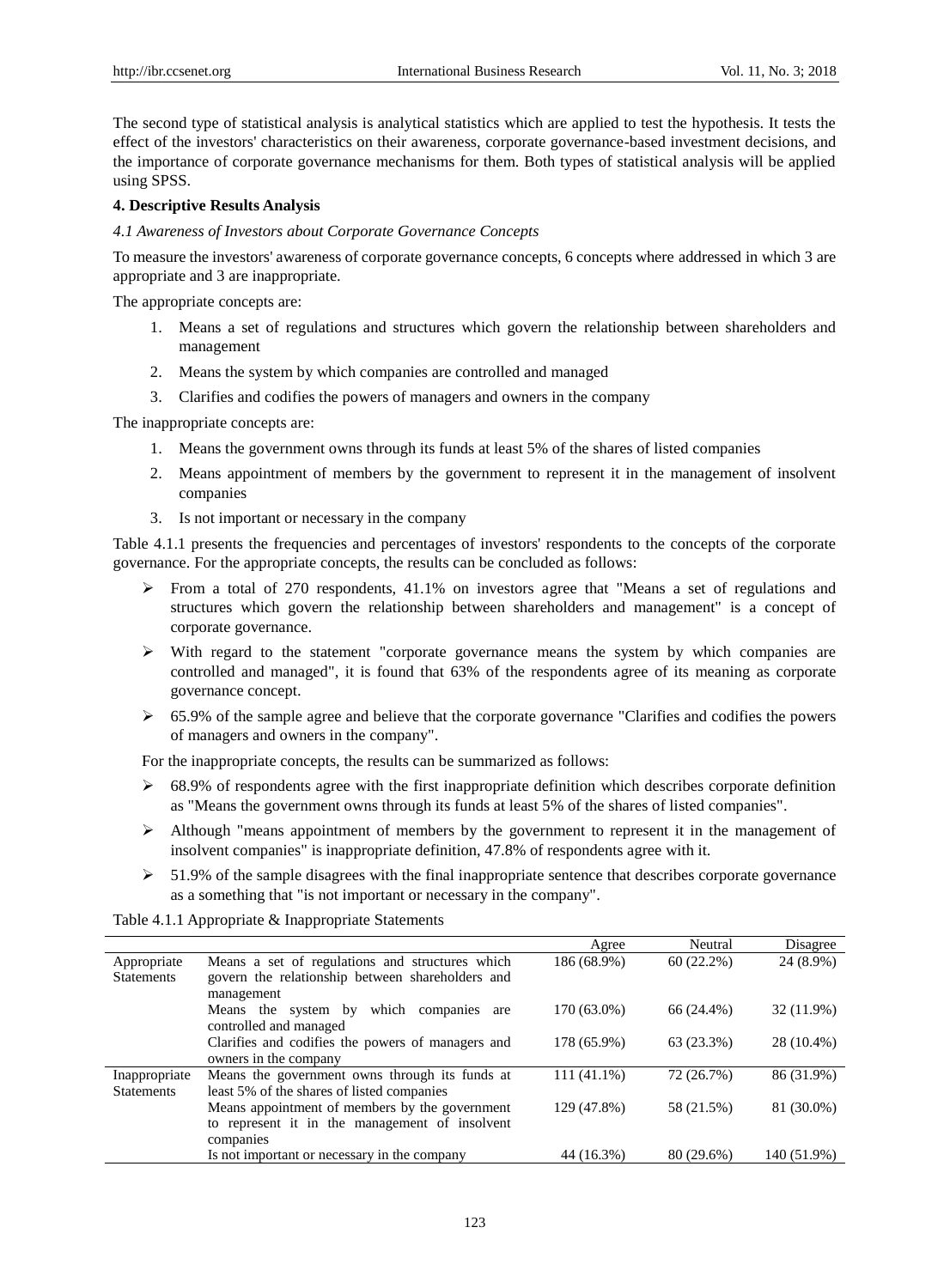# *4.2 Dependence of Corporate Governance Information on Investment Decision*

To measure the investors' dependence of corporate governance mechanisms, following 6 most important factors were addressed:

- 1. Changes in the ownership of major shareholders
- 2. The company's commitment to appoint between three and eleven members to the board of directors
- 3. The presence of independent and non-executive members on the board of directors in addition to the executive members
- 4. Full disclosure of compensations of the board of directors members compensation
- 5. Disclosure of the company's essential information concerning the developments and major events
- 6. Transparency of the company

Table 4.2.1 presents the frequencies and percentages of investors' respondents to the factors that related to the corporate governance effected their investment decisions. The results can be concluded as follows:

- $\geq$  30.7% of Saudi investors sometimes make their investment decisions depending on "changes in the ownership of major shareholders".
- $\triangleright$  Only 5.2% of respondents always depend on the information that shows "the company's commitment to appoint between three and eleven members to the board of directors", and 32.2% of them never use this information when they invest in a specific company.
- $\geq$  27% of investors are never putting "the presence of independent and non-executive members on the board of directors in addition to the executive members" as a base for their investment decision.
- $\triangleright$  "Full disclosure of compensations of the board of directors' members' compensation" never affect 22.6% of Saudi investors' decisions.
- $\geq$  40% of respondents always build their investment decision depending on disclosure of the company's essential information concerning the developments and major events.
- $\triangleright$  Transparency of the company always effect 41.1% of respondents' decisions, and often effect 31.9% of them.

Table 4.2.1 Frequencies and percentages of investors' respondents to the factors that related to the corporate governance effected their investment decisions

| <b>Statements</b>                                    | <b>Always</b> | <b>Often</b> | <b>Sometimes</b> | <b>Rarely</b> | <b>Never</b> |
|------------------------------------------------------|---------------|--------------|------------------|---------------|--------------|
| Changes in the ownership of major shareholders       | 34 (12.6%)    | 58           | 83               | 58            | 36           |
|                                                      |               | (21.5%)      | $(30.7\%)$       | (21.5%)       | $(13.3\%)$   |
| The company's commitment to appoint between          | 14            | 37           | 54               | 75            | 87           |
| three and eleven members to the board of directors   | $(5.2\%)$     | $(13.7\%)$   | $(20.0\%)$       | $(27.8\%)$    | $(32.2\%)$   |
| The presence of independent and non-executive        | 23            | 55           | 61               | 58            | 73           |
| members on the board of directors in addition to the | $(8.5\%)$     | $(20.4\%)$   | $(22.6\%)$       | $(21.5\%)$    | $(27.0\%)$   |
| executive members                                    |               |              |                  |               |              |
| Full disclosure of compensations of the board of     | 46            | 56           | 59               | 46            | 61           |
| directors members compensation                       | $(17.0\%)$    | (20.7%)      | $(21.9\%)$       | $(17.0\%)$    | $(22.6\%)$   |
| Disclosure of the company's essential information    | 108           | 88           | 54               | 12            |              |
| concerning the developments and major events         | $(40.0\%)$    | $(32.6\%)$   | $(20.0\%)$       | $(4.4\%)$     | $(3.0\%)$    |
| Transparency of the company                          | 111           | 86           | 46               |               |              |
|                                                      | $(41.1\%)$    | (31.9%)      | $(17.0\%)$       | $(6.3\%)$     | $(3.3\%)$    |

*4.3 The Importance of Corporate Governance Mechanisms for Investors*

To measure the importance of corporate governance mechanisms for investors, 8 statements that related to the most important corporate governance mechanisms where addressed.

The statements are:

- 1. Number of members of the board of directors
- 2. Existence of independent and non-executive members (in addition to the executive members) in the Board of directors
- 3. The ownership of government/sovereign funds in the company
- 4. Disclosure of board members' compensations
- 5. The existence of nomination and compensation committee in the company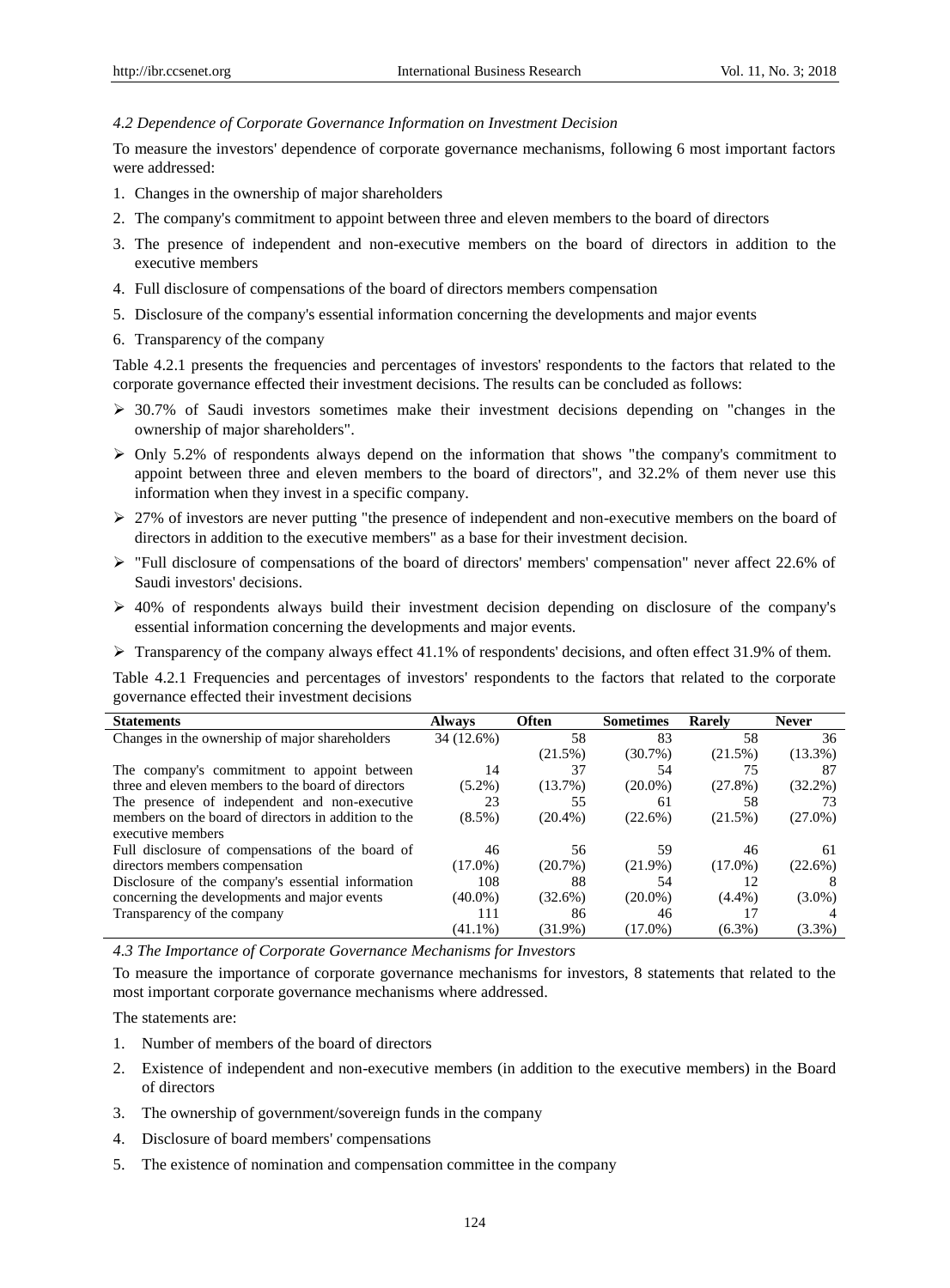### 6. Transparency of the company in general

Table 4.3.1 presents the frequencies and percentages of investor's respondents to the importance of corporate governance mechanisms for them. The results can be concluded as follows:

- $\geq$  26.3% of the total of 270 investors believes that "the number of board of directors" is not important corporate governance element.
- $\triangleright$  With regard to the statement "Existence of independent and non-executive members (in addition to the executive members) in the Board of directors", it is found that 50% of the respondents believe of its importance as corporate governance mechanism.
- 66.6% of Saudi investors said that "the ownership of government/sovereign funds in the company" is important information about any company.
- $\triangleright$  "Disclosure of board members' compensations" is very important as 32.6% of respondents answered.
- "Disclosure of penalties and sanctions imposed on the company by the Capital Market Authority" is very important factor for 47.8% of the sample
- $\triangleright$  "The existence of nomination and compensation committee in the company" is very important information for 35.2% of Saudi investors and only 4.1% see is as unimportant at all.
- $\geq 63.3$  % of the sample believes that "Transparency of the company in general" is a very important corporate governance mechanism.

Table 4.3.1 Frequencies and percentage of investors' respondents to the importance of corporate governance mechanisms

| <b>Statements</b>                            | Very imp.  | Important  | Neutral    | unimportant | Unimportant<br>at<br>all |
|----------------------------------------------|------------|------------|------------|-------------|--------------------------|
| members of the<br>Number of<br>board of      | 62         | 60         | 61         | 71          | 14                       |
| directors                                    | $(23.0\%)$ | $(22.2\%)$ | $(22.6\%)$ | $(26.3\%)$  | $(5.2\%)$                |
| Existence of independent and non-executive   | 54         | 81         | 78         | 40          | 13                       |
| members (in addition to the executive        | $(20.0\%)$ | $(30.0\%)$ | $(28.9\%)$ | $(14.8\%)$  | $(4.8\%)$                |
| members) in the Board of directors           |            |            |            |             |                          |
| The ownership of government/sovereign        | 77         | 103        | 56         | 21          | 10                       |
| funds in the company                         | (28.5%)    | $(38.1\%)$ | $(20.7\%)$ | $(7.8\%)$   | $(3.7\%)$                |
| <b>Disclosure</b><br>of<br>board<br>members' | 88         | 74         | 54         | 36          | 15                       |
| compensations                                | $(32.6\%)$ | $(27.4\%)$ | $(20.0\%)$ | $(13.3\%)$  | $(5.6\%)$                |
| of<br>nomination<br>existence<br>The<br>and  | 95         | 93         | 50         | 20          | 11                       |
| compensation committee in the company        | $(35.2\%)$ | $(34.4\%)$ | $(18.5\%)$ | $(7.4\%)$   | $(4.1\%)$                |
| Transparency of the company in general       | 171        | 62         | 29         | 9           |                          |
|                                              | $(63.3\%)$ | $(23.0\%)$ | $(8.9\%)$  | $(3.3\%)$   | $(1.1\%)$                |

# **5. Analytical Result Analysis**

# *5.1 Testing Investors' Awareness of Corporate Governance Concepts According to Their Characteristics*

In this part, the hypothesis testing (Chi-Square test) will be conducted to examine whether the investors are alike in their awareness of the corporate governance concepts, no matter of the differences in their genders.

5.1.1 The Statement "Corporate Governance Means that the Government Owns at Least 5% of the Shares of Listed Companies, Through Its Funds."

Table 5.1.1.1 presents outputs of the hypothesis test of investors' agreement toward the statement "Corporate governance means that the government owns through its funds at least 5% of the shares of listed companies" according to the gender. The main findings are stated as follows:

 $\triangleright$  There is an agreement between male and female investors regarding the statement "Corporate governance" means that the government owns through its funds at least 5% of the shares of listed companies" as the concept of corporate governance. That means, 41.4 % of investors think that this statement is a concept of corporate governance no matter of their gender.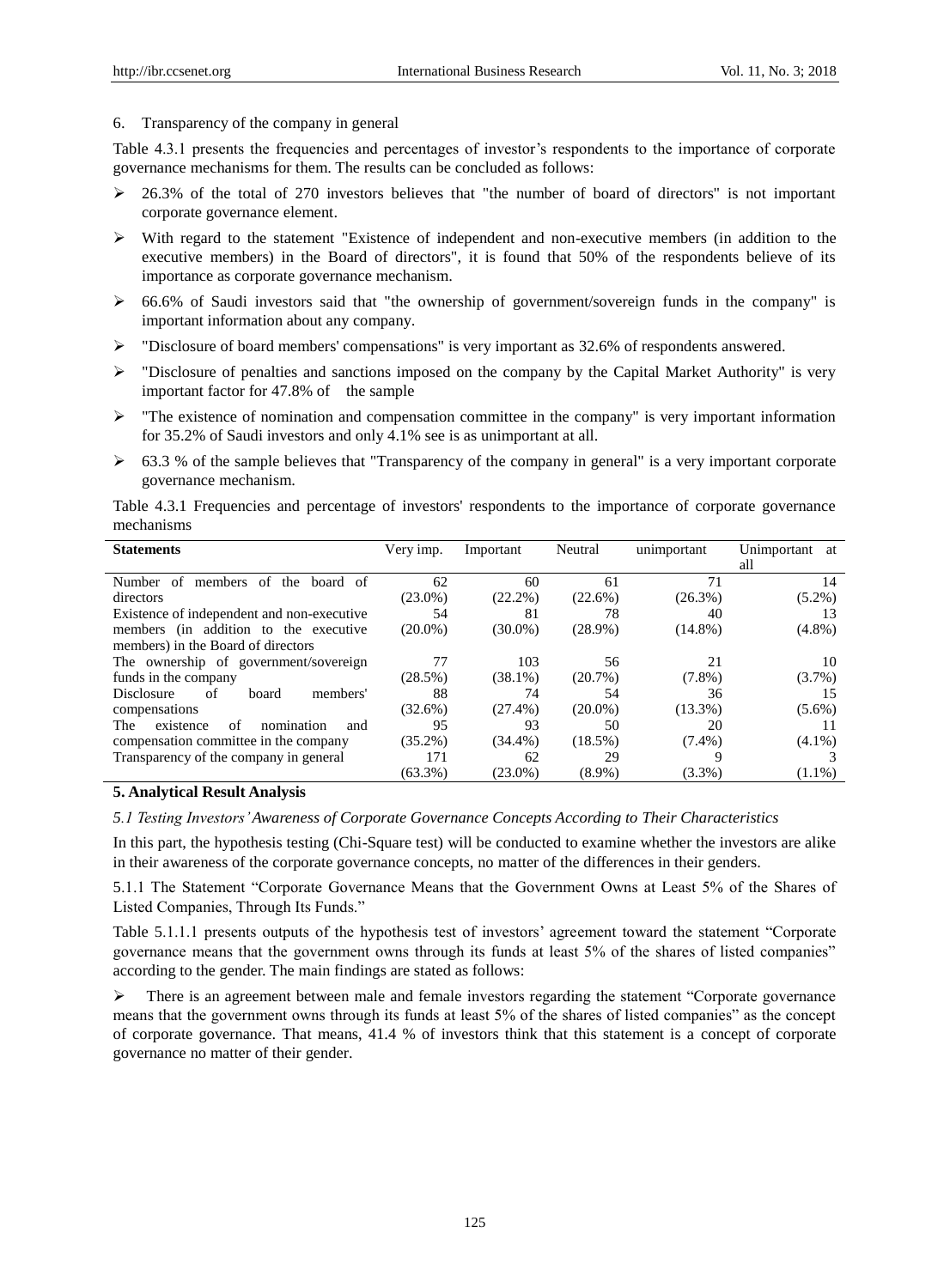Table 5.1.1.1 Frequencies/percentages of investors responding to the statement "Corporate governance means the government owns through its funds at least 5% of the shares of listed companies" as a definition of corporate governance

| Gender                                                                            | Agree         | Neutral    | Disagree   | Total |  |  |  |
|-----------------------------------------------------------------------------------|---------------|------------|------------|-------|--|--|--|
| Male                                                                              | 89 (42.0%)    | 52(24.5)   | 71 (33.5%) | 212   |  |  |  |
| Female                                                                            | 22(39.3)      | 19(33.9)   | 15(26.8)   | 56    |  |  |  |
| Total                                                                             | $111(41.4\%)$ | 71 (26.5%) | 86 (32.1%) | 268   |  |  |  |
| Is there an agreement between male $\&$ female investors regarding the statement  |               | P-Value    | 0.337      |       |  |  |  |
| "Corporate governance means that the government owns through its funds at least   |               |            |            |       |  |  |  |
| 5% of the shares of listed companies" as a definition of corporate governance, at |               | Decision   | Yes.       |       |  |  |  |
| $0.05 \%$ level?                                                                  |               |            |            |       |  |  |  |

5.1.2 The Statement "Corporate Governance Means a Set of Regulations and Structures which Govern the Relationship Between Shareholders and Management"

Table 5.1.2.1 presents outputs of the hypothesis test of investors' agreement toward "Corporate governance means a set of regulations and structures which govern the relationship between shareholders and management" statement according to gender. The main findings are stated as follows:

 $\triangleright$  There is an agreement between male and female investors regarding the statement "Corporate governance" means a set of regulations and structures which govern the relationship between shareholders and management." That means, 69.1% of investors think that the statement is a definition of corporate governance no matter of their gender.

Table 5.1.2.1 Frequencies/percentages of investors respondents to the statement "Corporate governance means a set of regulations and structures which govern the relationship between shareholders and management" as a definition of corporate governance

| Gender | Agree                                                                                      | Neutral      | Disagree    | Total |
|--------|--------------------------------------------------------------------------------------------|--------------|-------------|-------|
| Male   | 147 (69.0%)                                                                                | 48 (22.5%)   | 18 (8.5%)   | 213   |
| Female | $39(69.6\%)$                                                                               | $11(19.6\%)$ | $6(10.7\%)$ | 56    |
| Total  | 186 (69.1%)                                                                                | 59 (21.9%)   | 24 (8.9%)   | 269   |
|        | Is there an agreement between male & female investors regarding the statement "Corporate"  |              | P-Value     | 0.808 |
|        | covernance means a set of reculations and structures which govern the relationship between |              |             |       |

governance means a set of regulations and structures which govern the relationship between shareholders and management" as a definition of corporate governance, at 0.05 % level? Decision Yes

5.1.3 The Statement "Corporate Governance Means Appointment of Members by the Government to Represent It in the Management of Insolvent Companies"

Table 5.1.3.1 presents outputs of the hypothesis test of the agreement of investors toward the statement "Corporate governance means the appointment of members by the government to represent it in the management of insolvent companies" according to gender. The main findings are stated as follows:

 $\triangleright$  There is an agreement between male and female investors regarding the statement "Corporate governance" means the appointment of members by the government to represent it in the management of insolvent companies" as a definition of corporate governance. That means, 48.3% of investors think that this statement is a definition of corporate governance no matter of their gender.

Table 5.1.3.1 Frequencies/percentages of investors responding to the statement "Corporate governance means the appointment of members by the government to represent it in the management of insolvent companies" as a definition of corporate governance

| Gender                                                                        | Agree                                                                               | Neutral    | Disagree     | Total |
|-------------------------------------------------------------------------------|-------------------------------------------------------------------------------------|------------|--------------|-------|
| Male                                                                          | 98 (46.4%)                                                                          | 43 (20.4%) | 70 (33.2%)   | 211   |
| Female                                                                        | $31(55.4\%)$                                                                        | 14 (25.0%) | $11(19.6\%)$ | 56    |
| Total                                                                         | 129 (48.3%)                                                                         | 57 (21.3%) | 81 (30.3%)   | 267   |
| Is there an agreement between male & female investors regarding the statement |                                                                                     |            | P-Value      | 0.146 |
|                                                                               | "Corporate governance means the appointment of members by the government to         |            |              |       |
|                                                                               | represent it in the management of insolvent companies" as a definition of corporate |            | Decision     | Yes   |
| governance, at 0.05 % level?                                                  |                                                                                     |            |              |       |

5.1.4 The Statement "Corporate Governance Means the System by which Companies are Controlled and Managed"

Table 5.1.4.1 presents outputs of the hypothesis test of the agreement of investors toward the statement "Corporate governance means the system by which companies are controlled and managed" as a definition of corporate governance according to gender. The main findings are stated as follows: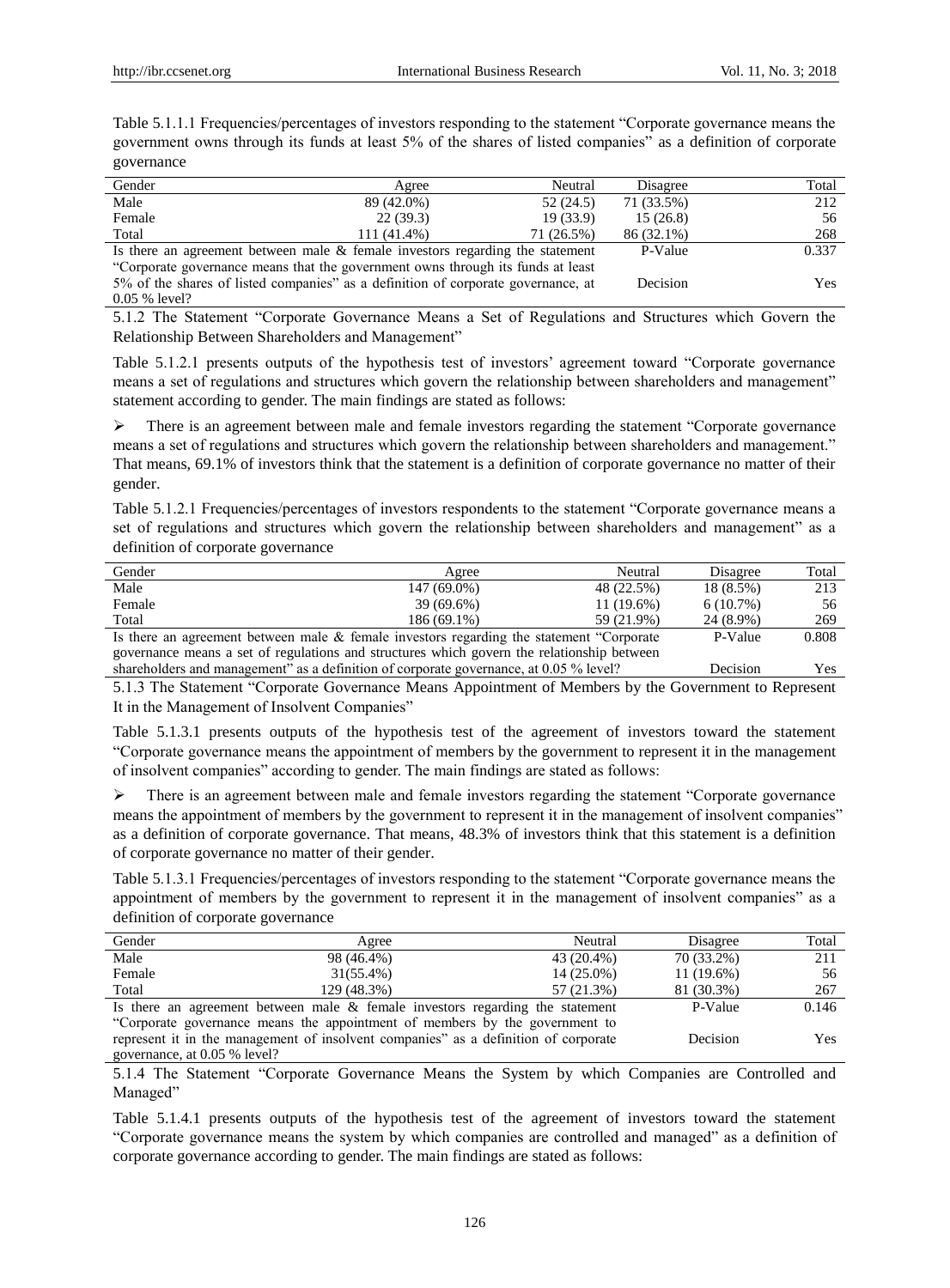$\triangleright$  There is an agreement between male and female investors regarding the statement "Corporate governance" means the system by which companies are controlled and managed" as a definition of corporate governance. That means, 63.7% of investors think that this statement is a definition of corporate governance no matter of their gender.

Table 5.1.4.1 Frequencies/percentages of investors responding to the statement "Corporate governance means the system by which companies are controlled and managed" as a definition of corporate governance

| Gender                                                                        | Agree                                                              | Neutral    | Disagree     | Total |
|-------------------------------------------------------------------------------|--------------------------------------------------------------------|------------|--------------|-------|
| Male                                                                          | 136 (64.5%)                                                        | 52 (24.6%) | $23(10.9\%)$ | 211   |
| Female                                                                        | 34 (60.7%)                                                         | 13 (23.2%) | $9(16.1\%)$  | 56    |
| Total                                                                         | 170 (63.7%)                                                        | 65 (24.3%) | $32(12.0\%)$ | 267   |
| Is there an agreement between male & female investors regarding the statement |                                                                    |            | P-Value      | 0.571 |
| "Corporate governance means the system by which companies are controlled and  |                                                                    |            |              |       |
|                                                                               | managed" as a definition of corporate governance, at 0.05 % level? |            | Decision     | Yes   |

5.1.5 The Statement "Corporate Governance Clarifies and Codifies the Powers of Managers and Owners in the Company"

Table 5.1.5.1 presents outputs of the hypothesis test of the agreement of investors toward the statement "Clarifies and codifies the powers of managers and owners in the company" as a definition of corporate governance according to the gender. The main findings are stated as follows:

 $\triangleright$  There is an agreement between male and female investors regarding the statement "Corporate governance" clarifies and codifies the powers of managers and owners in the company" as a definition of corporate governance. That means, 66.4% of investors think that this statement is a definition of corporate governance no matter of their gender.

Table 5.1.5.1 Frequencies/percentages of investors responding to the statement "Corporate governance clarifies and codifies the powers of managers and owners in the company" as a definition of corporate governance

| Gender                                                                                | Agree                                                                            | Neutral      | Disagree     | Total      |
|---------------------------------------------------------------------------------------|----------------------------------------------------------------------------------|--------------|--------------|------------|
| Male                                                                                  | 143 (67.5%)                                                                      | 47 (22.2%)   | $22(10.4\%)$ | 212        |
| Female                                                                                | 35(62.5%)                                                                        | $15(26.8\%)$ | $6(10.7\%)$  | 56         |
| Total                                                                                 | 178 (66.4%)                                                                      | $62(23.1\%)$ | $28(10.4\%)$ | 268        |
|                                                                                       | Is there an agreement between male $\&$ female investors regarding the statement |              | P-Value      | 0.750      |
| "Corporate governance clarifies and codifies the powers of managers and owners in the |                                                                                  |              |              |            |
|                                                                                       | company" as a definition of corporate governance, at 0.05 % level?               |              | Decision     | <b>Yes</b> |

5.1.6 The Statement "Corporate Governance Is not Important or Necessary in the Company"

Table 5.1.6.1 presents outputs of the hypothesis test of the agreement of investors toward the statement "Corporate governance is not important or necessary in the company" according to gender. The main findings are stated as follows:

 $\triangleright$  There is an agreement between male and female investors regarding the statement "Corporate governance" is not important or necessary in the company." That means, 53.2% of investors disagree with this statement no matter of their gender.

Table 5.1.6.1 Frequencies/percentages of investors responding to the statement "Corporate governance is not important or necessary in the company"

| Gender                                                                                       | Agree                                                                     | Neutral      | Disagree    | Total |
|----------------------------------------------------------------------------------------------|---------------------------------------------------------------------------|--------------|-------------|-------|
| Male                                                                                         | 33 (15.6%)                                                                | 67 (31.8%)   | 111 (52.6%) | 211   |
| Female                                                                                       | $11(21.2\%)$                                                              | $12(23.1\%)$ | 29 (55.8%)  | 52    |
| Total                                                                                        | 44 (16.7%)                                                                | 79 (30.0%)   | 140 (53.2%) | 263   |
| Is there an agreement between male $\&$ female investors regarding the statement "Corporate" |                                                                           |              | P-Value     | 0.390 |
|                                                                                              | governance is not important or necessary in the company" at 0.05 % level? |              | Decision    | Yes   |

*5.2 Testing the Importance of Corporate Governance Mechanism for Saudi Investors According to Their Characteristics*

In this part, the hypothesis testing (Chi-Square test) is conducted to examine whether or not the investors care about corporate governance mechanisms no matter of the differences of their characteristics pertained to the gender.

5.2.1 The Statement "Number of Members of the Board of Directors"

Table 2.2.1.1 presents outputs of the hypothesis test of investors' agreement toward the statement "Number of members of the board of directors" as an important mechanism of corporate governance according to gender. The main findings are stated as follows: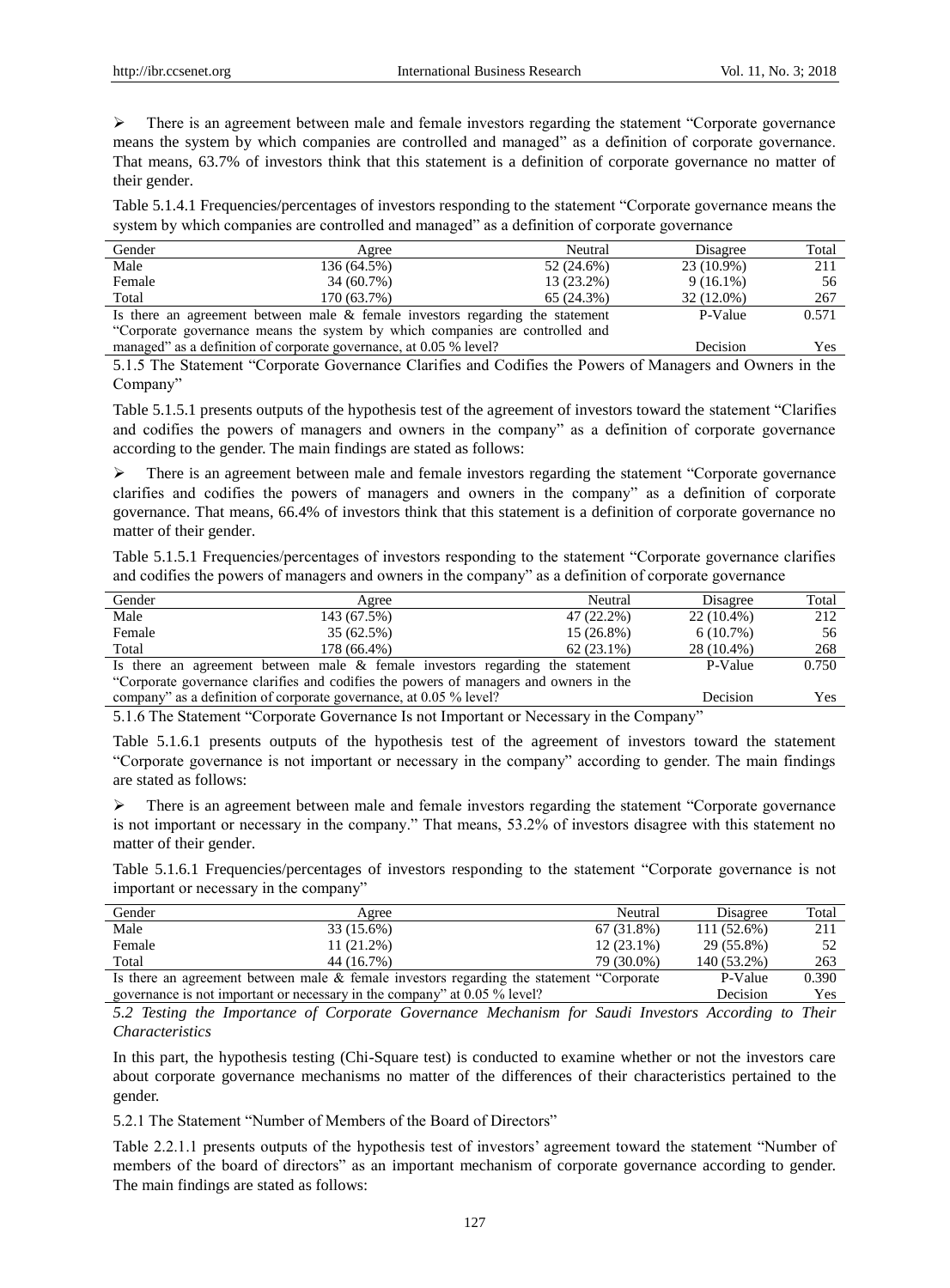$\triangleright$  There is an agreement between male and female investors regarding the statement "Number of members of the board of directors" as an important mechanism of corporate governance. That means, 26.6% of investors agree that this statement is not an important factor of corporate governance no matter of their gender.

Table 5.2.1.1 Frequencies/percentages of investors responding to the statement "Number of members of the board of directors" as an important mechanism of corporate governance

| Gender                                                                                   | Varv         | Important   | Neutral    | Unimportant | Unimportant at all | Total |
|------------------------------------------------------------------------------------------|--------------|-------------|------------|-------------|--------------------|-------|
|                                                                                          | Important    |             |            |             |                    |       |
| Male                                                                                     | 51 (24.1%)   | 50(23.6%)   | 46 (21.7%) | 53 (25.0%)  | $12(5.7\%)$        | 212   |
| Female                                                                                   | $11(20.0\%)$ | $9(16.4\%)$ | 15(27.3%)  | 18 (32.7%)  | $2(3.6\%)$         | 55    |
| Total                                                                                    | 62 (23.2%)   | 59 (22.1%)  | 61(22.8%)  | 71 (26.6%)  | 14 (5.2%)          | 267   |
| Is there an agreement between male & female investors regarding the statement "Number of |              |             |            |             | P-Value            | 0.516 |
| members of the board of directors" as an important mechanism of corporate governance, at |              |             |            |             | Decision           | Yes   |
| $0.05\%$ level?                                                                          |              |             |            |             |                    |       |

5.2.2 The Statement "Existence of Independent and Non-executive Members (in Addition to the Executive Members) in the Board of Directors"

Table 5.2.2.1 presents outputs of the hypothesis test of investors' agreement toward the statement "Existence of independent and non-executive members (in addition to the executive members) in the board of directors" as an important mechanism of corporate governance according to gender. The main findings are stated as follows:

 There is an agreement between male and female investors regarding the statement "Existence of independent and non-executive members (in addition to the executive members) in the board of directors" as an important mechanism of corporate governance. That means, 30.2% of investors agree that this statement is an important factor of the corporate governance no matter of their gender.

Table 5.2.2.1 Frequencies/percentages of investors responding to the statement "Existence of independent and non-executive members (in addition to the executive members) in the board of directors" as an important mechanism of corporate governance?

| Gender                                                                                      | Varv       | Important  | Neutral      | Unimportant  | Unimportant at all | Total |
|---------------------------------------------------------------------------------------------|------------|------------|--------------|--------------|--------------------|-------|
|                                                                                             | Important  |            |              |              |                    |       |
| Male                                                                                        | 46 (21.9%) | 67 (31.9%) | 58 (27.6%)   | 29 (13.8%)   | $10(4.8\%)$        | 210   |
| Female                                                                                      | 8 (14.5%)  | 13(23.6%)  | $20(36.4\%)$ | $11(20.0\%)$ | $3(5.5\%)$         | 55    |
| Total                                                                                       | 54 (20.4%) | 80 (30.2%) | 78 (29.4%)   | $40(15.1\%)$ | 13 (4.9%)          | 265   |
| Is there an agreement between male & female investors regarding the statement "Existence of |            |            |              |              | P-Value            | 0.351 |
| independent and non-executive members (in addition to the executive members) in the board   |            |            |              |              | Decision           | Yes   |
| of directors" as an important mechanism of corporate governance, at 0.05 $\%$ level?        |            |            |              |              |                    |       |

5.2.3 The Statement "The Ownership of Government/Sovereign Funds in the Company":

Table 5.2.3.1 presents outputs of the hypothesis test of investors' agreement toward the statement "The ownership of government/sovereign funds in the company" as an important mechanism of corporate governance according to gender. The main findings are stated as follows:

 $\triangleright$  There is no agreement between male and female investors regarding the statement "The ownership of government/sovereign funds in the company" as an important mechanism of corporate governance. From 210 males, 40.0% of them agree that the statement is important and 33.3% of them strongly agree with that. However, 35.7% of females are neutral about this statement and 32.1% of them agree that it is importance.

Table 5.2.3.1 Frequencies/percentages of investors responding to the statement "The ownership of government/sovereign funds in the company" as an important mechanism of corporate governance

| Gender                                                                             | Varv       | Important    | Neutral    | Unimportant | Unimportant at | Total |
|------------------------------------------------------------------------------------|------------|--------------|------------|-------------|----------------|-------|
|                                                                                    | Important  |              |            |             | all            |       |
| Male                                                                               | 70 (33.3%) | 84 (40.0%)   | 36 (17.1%) | $12(5.7\%)$ | 8 (3.8%)       | 210   |
| Female                                                                             | 7(12.5%)   | $18(32.1\%)$ | 20 (35.7%) | $9(16.1\%)$ | $2(3.6\%)$     | 56    |
| Total                                                                              | 77 (28.9%) | 102(38.3%)   | 56 (21.1%) | 21 (7.9%)   | $10(3.8\%)$    | 266   |
| Is there an agreement between male & female investors regarding the statement "The |            |              |            |             | P-Value        | 0.000 |
| ownership of government/sovereign funds in the company" as an important mechanism  |            |              |            |             | Decision       | No    |
|                                                                                    |            |              |            |             |                |       |

of corporate governance, at 0.05 % level?

5.2.4 The Statement "Disclosure of Board Members' Compensations"

Table 5.2.4.1 presents outputs of the hypothesis test of investors' agreement toward the statement "Disclosure of board members' compensations" as an important mechanism of corporate governance according to gender. The main findings are stated as follows: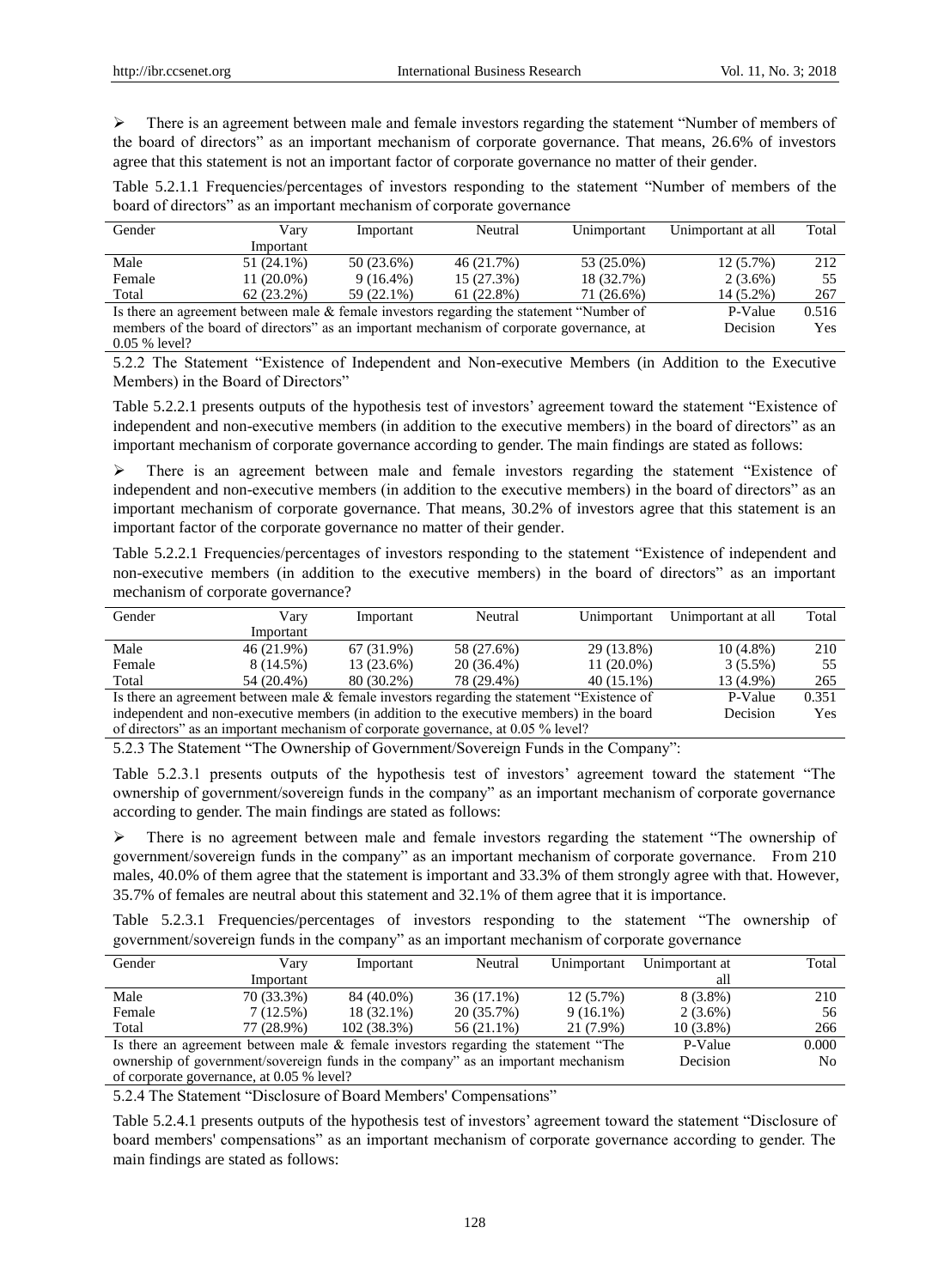$\triangleright$  There is an agreement between male and female investors regarding the statement "Disclosure of board" members' compensations" as an important mechanism of corporate governance. That means, 33.1% of investors strongly agree that this statement is an important factor of corporate governance no matter of their gender.

Table 5.2.4.1 Frequencies/percentages of investors responding to the statement "Disclosure of board members' compensations" as an important mechanism of corporate governance

| Gender                                                                              | Vary         | Important  | Neutral      | Unimportant | Unimportant at all | Total      |
|-------------------------------------------------------------------------------------|--------------|------------|--------------|-------------|--------------------|------------|
|                                                                                     | Important    |            |              |             |                    |            |
| Male                                                                                | 75 (35.4%)   | 56 (26.4%) | 41 (19.3%)   | 27 (12.7%)  | $13(6.1\%)$        | 212        |
| Female                                                                              | $13(24.1\%)$ | 17(31.5%)  | $13(24.1\%)$ | 9(16.7%)    | 2(3.7%)            | .54        |
| Total                                                                               | 88 (33.1%)   | 73 (27.4%) | 54 (20.3%)   | 36 (13.5%)  | $15(5.6\%)$        | 266        |
| Is there an agreement between male $\&$ female investors regarding the statement    |              |            |              |             | P-Value            | 0.372      |
| "Disclosure of board members' compensations" as an important mechanism of corporate |              |            |              |             | Decision           | <b>Yes</b> |
| governance?                                                                         |              |            |              |             |                    |            |

5.2.5 The Statement "The Existence of Nomination and Compensation Committee in the Company"

Table 5.2.5.1 presents outputs of the hypothesis test of investors' agreement toward the statement "The existence of nomination and compensation committee in the company" as an important mechanism of corporate governance according to gender. The main findings are stated as follows:

 $\triangleright$  There is no agreement between male and female investors regarding the statement "The existence of nomination and compensation committee in the company" as an important mechanism of corporate governance. Most of males (37.3%) strongly agree that that factor is important while most of females (32.1%) are neutral about it.

Table 5.2.5.1 Frequencies/percentages of investors responding to the statement "The existence of nomination and compensation committee in the company" as an important mechanism of corporate governance?

| Gender                                                                             | Varv                                                                                  | Important  | Neutral      | Unimportant | Unimportant at | Total |
|------------------------------------------------------------------------------------|---------------------------------------------------------------------------------------|------------|--------------|-------------|----------------|-------|
|                                                                                    | Important                                                                             |            |              |             | all            |       |
| Male                                                                               | 79 (37.3%)                                                                            | 75 (35.4%) | $32(15.1\%)$ | 15 (7.1%)   | $11(5.2\%)$    | 212   |
| Female                                                                             | 16(28.6%)                                                                             | 17 (30.4%) | 18 (32.1%)   | $5(8.9\%)$  | $0(.0\%)$      | 56    |
| Total                                                                              | 95 (35.4%)                                                                            | 92 (34.3%) | 50 (18.7%)   | 20 (7.5%)   | $11(4.1\%)$    | 268   |
|                                                                                    | Is there an agreement between male $\&$ female investors regarding the statement "The | P-Value    | 0.024        |             |                |       |
| existence of nomination and compensation committee in the company" as an important |                                                                                       |            |              |             | Decision       | No    |
| mechanism of corporate governance, at 0.05 % level?                                |                                                                                       |            |              |             |                |       |

5.2.6 The Statement "Transparency of the Company in General":

Table 5.2.6.1 presents outputs of the hypothesis test of investors' agreement toward the statement "Transparency of the company in general" as an important mechanism of corporate governance according to gender. The main findings are stated as follows:

 $\triangleright$  There is no agreement between male and female investors regarding the statement "Transparency of the company in general" as important mechanism of corporate governance. 67.5% of males think that the mechanism is very important and 23.6% of them think it is important. Most of females (50%) think that the statement is very important while 23.2%of them are neutral about this mechanism.

Table 5.2.6.1 Frequencies/percentages of investors responding to the statement "Transparency of the company in general" as an important mechanism of corporate governance

| Gender                                                                                          | Varv        | Important    | Neutral     | Unimportant | Unimportant at | Total |
|-------------------------------------------------------------------------------------------------|-------------|--------------|-------------|-------------|----------------|-------|
|                                                                                                 | Important   |              |             |             | all            |       |
| Male                                                                                            | 143 (67.5%) | 50 (23.6%)   | $11(5.2\%)$ | $6(2.8\%)$  | $2(0.9\%)$     | 212   |
| Female                                                                                          | 28 (50.0%)  | $11(19.6\%)$ | 13 (23.2%)  | $3(5.4\%)$  | $1(1.8\%)$     | 56    |
| Total                                                                                           | 171 (63.8%) | 61(22.8%)    | $24(9.0\%)$ | $9(3.4\%)$  | $3(1.1\%)$     | 268   |
| Is there an agreement between male $\&$ female investors regarding the statement "Transparency" | P-Value     | 0.001        |             |             |                |       |
| of the company in general" as an important mechanism of corporate governance, at 0.05 %         |             |              |             |             | Decision       | No    |
| level?                                                                                          |             |              |             |             |                |       |

#### **6. Discussion**

Appropriate and inappropriate definitions have been made to examine the investors understanding of corporate governance concepts. Most of male and female investors agree with appropriate definitions. They agree with two over three of inappropriate definitions, and they think that the inappropriate definitions are appropriate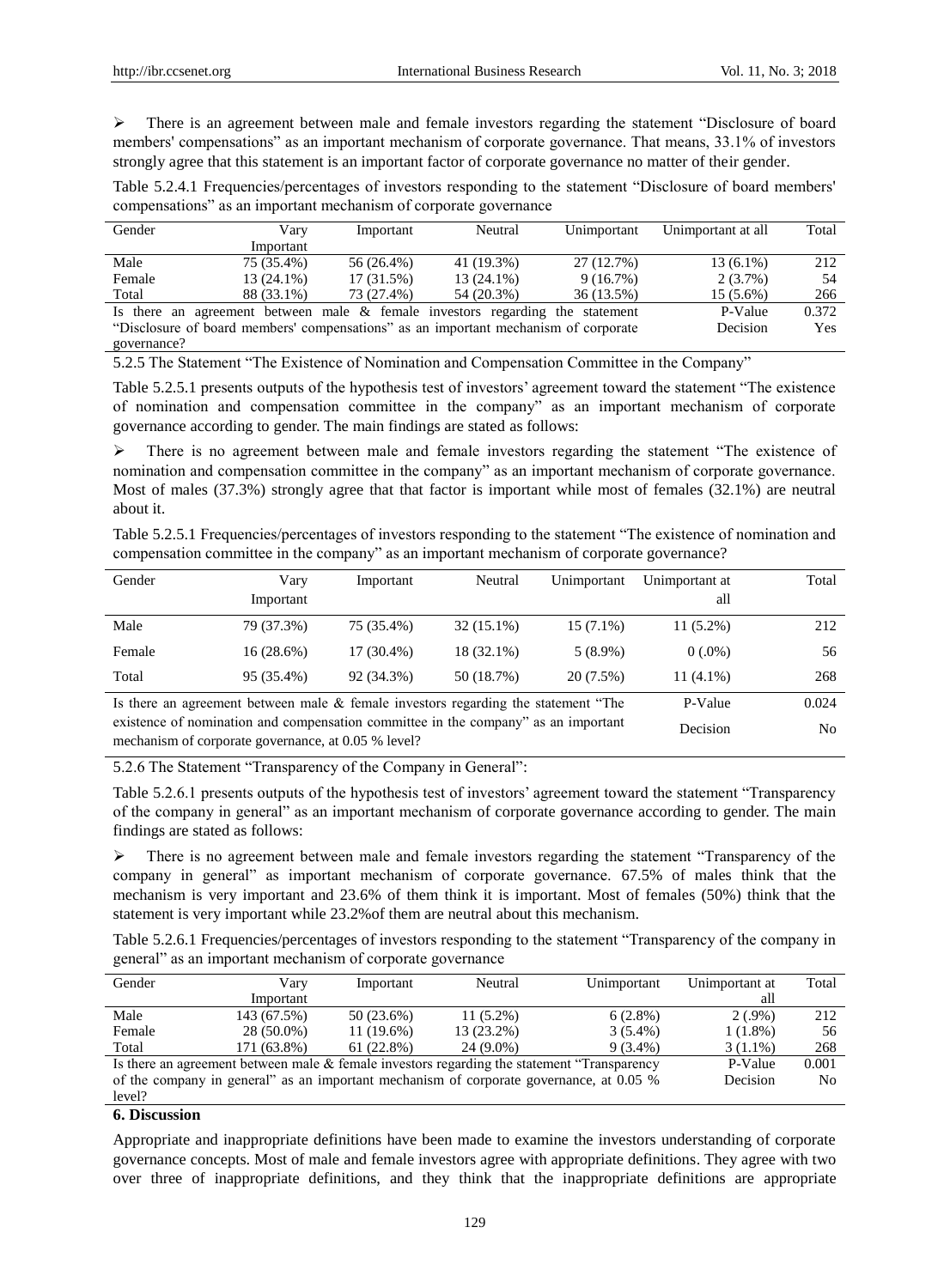definitions of corporate governance. Saudi investors do not know exactly the definitions of corporate governance, and they are confused about some words such as government. However, they believe that the corporate governance is important and necessary thing in companies.

Most of investors always do not depend on information or factor that related to corporate governance as a base for their investment decisions. They just depend on disclosure and transparency of companies. Male investors depend more than female investors on corporate governance to make their investment decisions because of males' work nature. I think women like to speculate more than men. In Saudi culture, men are responsible about their family as Qur'an explains in many statements. So they are careful when they make their decisions that related to money.

The investors do not care about board of directors' number, they care about board compositions. Maybe they think that the existence of independent and non-executive members will increase the control on the company which the investors are part of it. Males think that ownership structure, disclosure, and transparency are important in general.

# **7. Conclusion**

Saudi investors need to be more educated about corporate governance concepts and mechanisms. They should take into account the information related to corporate governance when investing in any company. To achieve that, investors should read about how the company adhere to the corporate governance principles before investing in the company Furthermore, media must play their essential role to educate Saudi people about the meaning and importance of corporate governance. In addition, the Capital Market Authority (CMA) can consider the paper results and make the necessary changes, increase investors' awareness of corporate governance by making periodical lectures, and distributing related publications. Though Saudi investors' are aware about corporate governance concepts, and lot of them care about corporate governance mechanisms, but investors do not build their investment decision upon corporate governance information and factors.

# **Acknowledgement**

This paper is supported by the Research Center at the College of Business Administration and the Deanship of Scientific Research at King Saud University, Riyadh.

## **References**

- Ahmed, A., & Ali, S. (2017). Boardroom gender diversity and stock liquidity: Evidence from Australia. J*ournal of Contemporary Accounting & Economics, 13*(2), 148-165. https://doi.org/10.1016/j.jcae.2017.06.001
- Ahmed, A., Monem, R. M., Delaney, D., & Ng, C. (2017). Gender diversity in corporate boards and continuous disclosure: Evidence from Australia. *Journal of Contemporary Accounting & Economics, 13*(2), 89-107. https://doi.org/10.1016/j.jcae.2017.05.004
- Beasley, M. S., Carcello, J. V., Hermanson, D. R., & Lapides, P. (2000). Fraudulent financial reporting: consideration of industry traits and corporate governance mechanisms. *Account Horizons, 14*(4), 441-454. https://doi.org/10.2308/acch.2000.14.4.441
- Bhagat, B., & Black, B. (1999). The certain relationship between board composition and firm performance, *Business Lawer, 54,* 921-963.
- Bhagat, B., & Black, B. (2002). The Non-Correlation between Board Independence And Long-Term Firm Performance. *Journal of Corporation Law, 27,* 231-273.
- Bhuiyan, H. U., & Biswas, P. K. (2006), Agency Problem and the Role of Corporate Governance. *The Bangladesh Accountant, 52*(25), 109-117.
- [Bilimoria,](http://amj.aom.org/search?author1=Diana+Bilimoria&sortspec=date&submit=Submit) D., & Piderit, S. K. (1994). Board Committee Membership: Effects of Sex-Based Bias. *Academy of Management Journal, 37*(6), 1453-1477. https://doi.org/10.2307/256795
- Blair, M. M. (1995), Ownership and control: rethinking corporate governance for the twenty-first century, Brookings Institution, Washington DC, 1-372.
- Branson, M. B. (2007). Still Square Pegs in Round Holes A Look at ANCSA Corporations, Corporate Governance, and Indeterminate Form or Operation of Legal Entities. *Alaska L. Rev., 24,* 203-212.
- Cadbury, A. (1992). Codes of Best Practice. Report from the committee on Financial Aspects of Corporate Governance. London, Gee Publishing.
- CAPITAL MARKET AUTHORITY CORPORATE GOVERNANCE REGULATIONS IN THE KINGDOM OF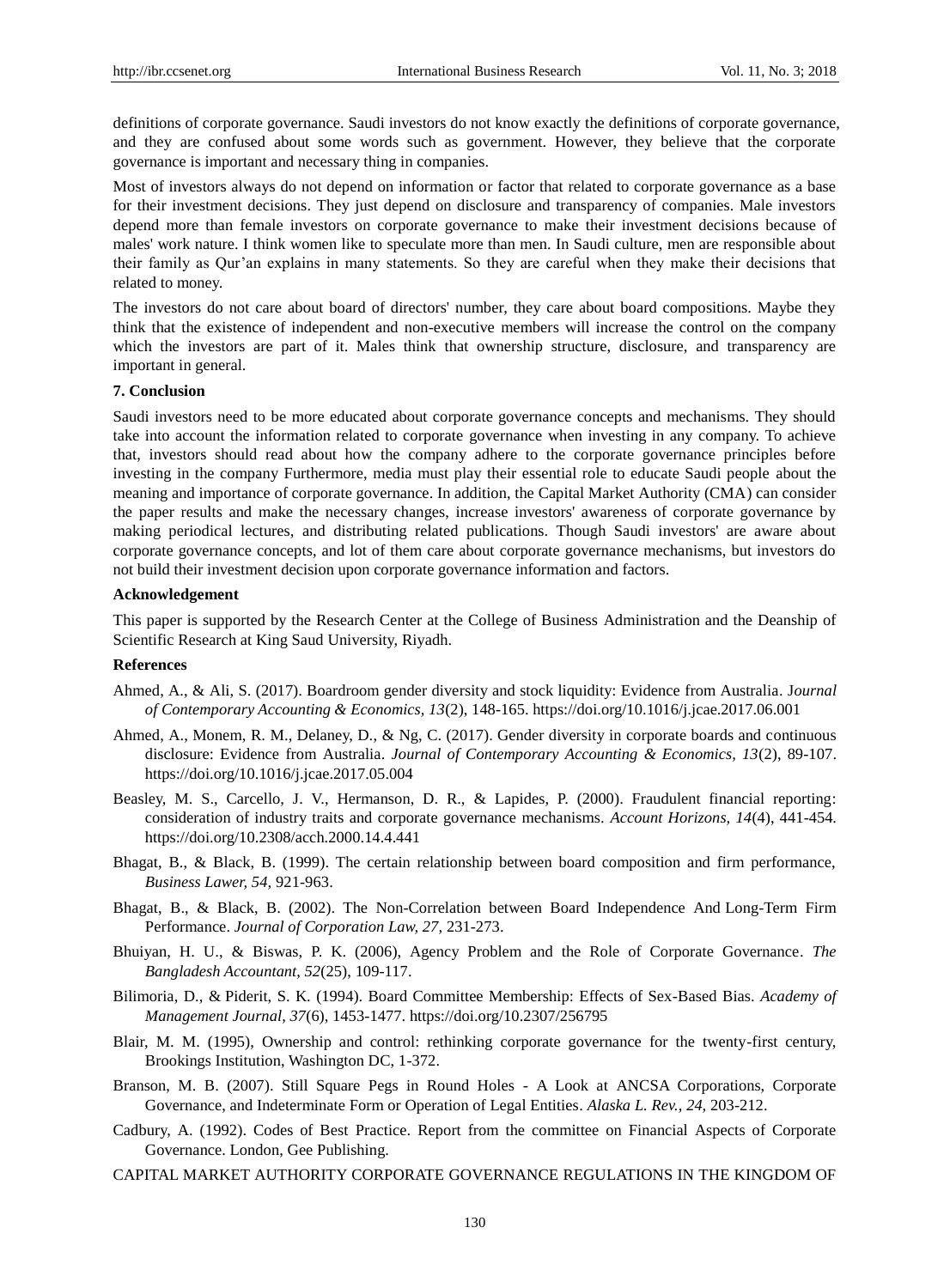SAUDI ARABIA, Issued by the Board of Capital Market Authority Pursuant to Resolution No. 1/212/2006 dated 21/10/1427AH (corresponding to 12/11/2006), 1-19.

- Carter, D. A., Simkins, B. J., & Simpson, W. G. (2003). Corporate governance, board diversity and firm value. *The Financial Review, 38*, 33-53. https://doi.org/10.1111/1540-6288.00034
- Che Haat, M. H., Abdul, R. R., & Mahenthiran, S. (2008). Corporate governance, transparency and performance of Malaysian companies. *Managerial Auditing Journal, 23*(8), 744-778. https://doi.org/10.1108/02686900810899518
- Conyon, M. J., & He, L. (2017). Firm performance and boardroom gender diversity: A quantile regression approach. *Journal of Business Research, 79,* 198-211. https://doi.org/10.1016/j.jbusres.2017.02.006
- Daily, C., & Dalton, D. (1993). Board of Directors Leadership and Structure: Control and Performance Implications. *Journal of Financial Economics, 1,* 55-64. https://doi.org/10.1177/104225879301700305
- Davidson, W. N., Pilger, T., & Szakmary, A. (2004). The importance of board composition and committee structure: The case of poison pills. *Corporate Ownership & Control, 1*(3), 81-95. https://doi.org/10.22495/cocv1i3p8
- Davis, G. F., & Useem, M. (2001). Top Management, Company Directors and Corporate Control, 11th Chapter, Handbbok of Strategy & Management, edited by Andrew M Pettigrew, Howard Thomas, Richard Whittington, Sage Publication, 232-260.
- Du Plessis, J., McConvill, J., & Bagaric, M. (2005). Principles of contemporary corporate governance (2nd edn), Cambridge University Press, UK; ISBN 0-521-61783-9; PB; 416 pages. https://doi.org/10.1017/CBO9780511813481
- Durnev, A., & Kim, E. H. (2003). To steal or not to steal: firm attributes, legal environment and valuation. University of Michigan, Working paper series, No. 554, 2003. https://doi.org/10.2139/ssrn.391132
- Fama, E. F., & Jensen, M. C. (1983). Separation of Ownership and Control. *Journal of Law and Economics, 26,* 301-325. https://doi.org/10.1086/467037
- Fombrun, C. J. (2006). Corporate Governance. *Corporate Reputation Review, 8*(4), 267-271. https://doi.org/10.1057/palgrave.crr.1540254
- Heidrick and Struggles. (2009). Corporate Governance Report 2009: Boards in turbulent times, Paris. [https://stats.gov.sa](https://stats.gov.sa/) (General Authority for Statistics)
- Heidrick and Struggles/ USC Center for Effective Organizations. (2007). 10th Annual Board Effectiveness Study, 2006-2007.
- Jensen, M. C. (1993). The modern industrial revolution, Exit, and the failure of internal control systems. *The Journal of Finance, 48*(3), 831-880. https://doi.org/10.1111/j.1540-6261.1993.tb04022.x
- Johnson, S., Boone, P., Breach, A., & Friedman, E. (2000). Corporate governance in the Asian financial crisis. *Journal of Financial Economics, 1,* 1-36. https://doi.org/10.1016/S0304-405X(00)00069-6
- Kesner, I. F. (1988). Director's characteristics and committee membership: An investigation of type, occupation, tenure, and gender. *Academy of Management Journal, 31,* 66-84. https://doi.org/10.2307/256498
- Kesner, I. F., Victor, B., & Lamont, B. T. (1986). Board Composition and the Commission of Illegal Acts: An Investigation of Fortune 500 Companies. *The Academy of management Journal, 29*(4), 789-799. https://doi.org/10.2307/255945
- Khan, A. R., Javed, S., & Dewan, M. H. (2004). Reporting on Corporate Governance as a Voluntary Disclosure: A Study on the Annual Reports of BEXIMCO Group. *Dhaka University Journal of Business Studies, 25*(1), 131-145.
- La Porta, R., & Lopez, F. (1999). Corporate ownership around the world. *Journal of Finance, 54*(2), 471-517. https://doi.org/10.1111/0022-1082.00115
- La Porta, R., & Vishny, R. (1997). Legal determinants of external finance. *Journal of Finance, 52*(3), 1131-1150. https://doi.org/10.1111/j.1540-6261.1997.tb02727.x
- La Porta, R., Lopez-de-Silanes, F., Shleifer, A., & Vishny, R. (2000). Investor protection and corporate valuation. *Journal of Finance, 57,* 1147-1170. https://doi.org/10.1111/1540-6261.00457
- La Porta, R., Silance, F., Shleifer, A., & Vishny, R. (1998). Law and Finance. *Journal of Political Economy, 106,*